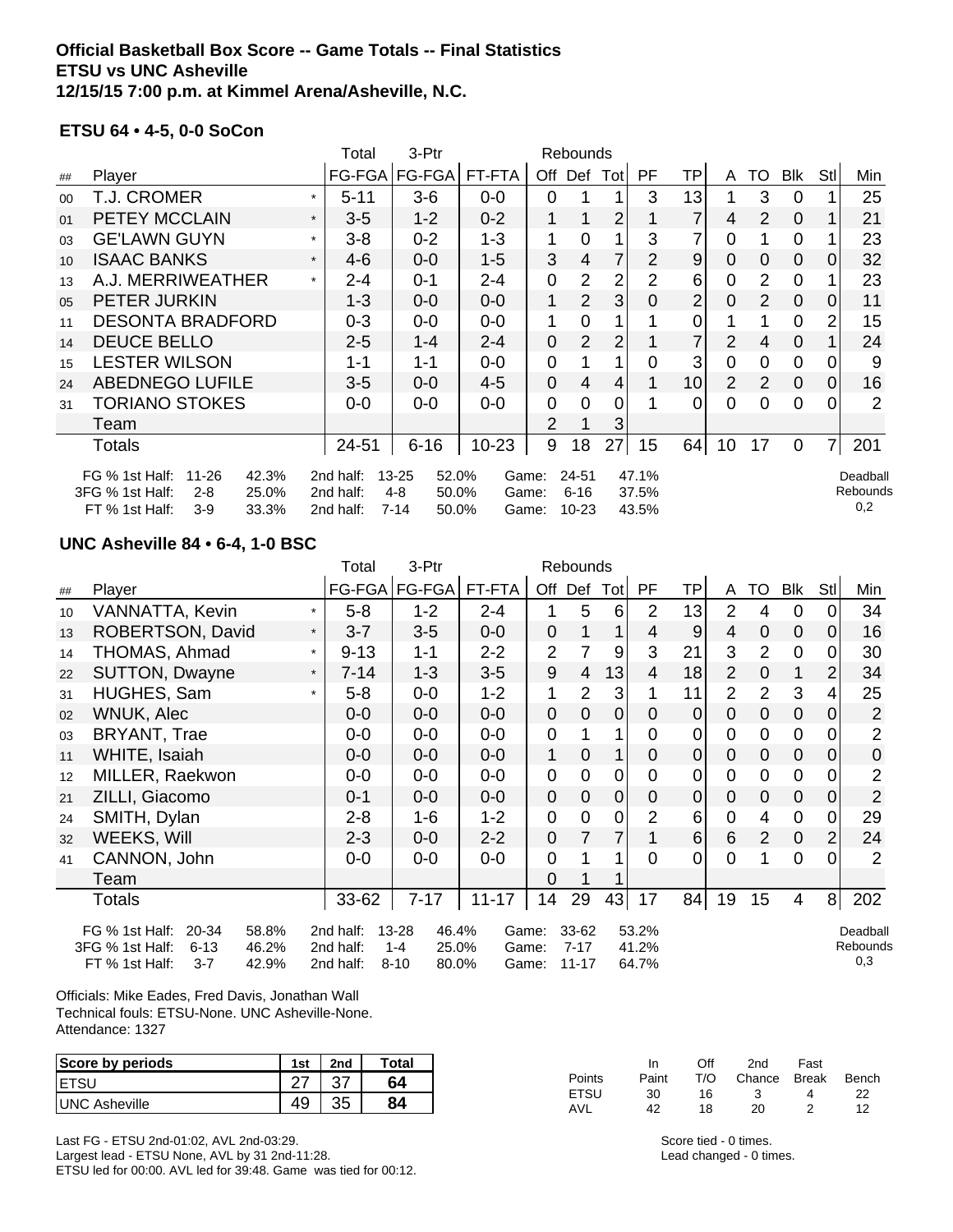## **ETSU vs UNC Asheville 12/15/15 7:00 p.m. at Kimmel Arena/Asheville, N.C. 1st PERIOD Play-by-Play (Page 1)**

| Time  | Score   |                | Margin HOME/VISITOR                    |       | Time Score  |                 | Margin HOME/VISITOR                    |
|-------|---------|----------------|----------------------------------------|-------|-------------|-----------------|----------------------------------------|
| 19:48 | $2 - 0$ | H <sub>2</sub> | GOOD! JUMPER by THOMAS, Ahmad [PNT]    | 14:36 |             |                 | ASSIST by WEEKS, Will                  |
| 19:48 |         |                | ASSIST by SUTTON, Dwayne               | 14:21 |             |                 | TURNOVR by GE'LAWN GUYN                |
| 19:31 |         |                | TURNOVR by T.J. CROMER                 | 14:21 |             |                 | FOUL by GE'LAWN GUYN (P2T5)            |
| 19:30 |         |                | STEAL by HUGHES, Sam                   | 14:21 |             |                 | SUB IN : ISAAC BANKS                   |
| 19:27 | $4-0$   | H 4            | GOOD! LAYUP by SUTTON, Dwayne [FB/PNT] | 14:21 |             |                 | SUB IN : PETEY MCCLAIN                 |
| 19:27 |         |                | ASSIST by HUGHES, Sam                  | 14:21 |             |                 | SUB IN : A.J. MERRIWEATHER             |
| 19:27 |         |                | FOUL by T.J. CROMER (P1T1)             | 14:21 |             |                 |                                        |
|       |         |                |                                        |       |             |                 | SUB OUT: GE'LAWN GUYN                  |
| 19:27 |         |                | MISSED FT SHOT by SUTTON, Dwayne       | 14:21 |             |                 | SUB OUT: ABEDNEGO LUFILE               |
| 19:27 |         |                | REBOUND (OFF) by THOMAS, Ahmad         | 14:21 |             |                 | SUB OUT: PETER JURKIN                  |
| 19:23 | $6-0$   | H6             | GOOD! JUMPER by THOMAS, Ahmad          | 14:08 |             |                 | MISSED LAYUP by VANNATTA, Kevin        |
| 18:52 |         |                | MISSED JUMPER by PETEY MCCLAIN         | 14:08 |             |                 | REBOUND (DEF) by ISAAC BANKS           |
| 18:52 |         |                | REBOUND (OFF) by ISAAC BANKS           | 14:02 | $15 - 7$    | H <sub>8</sub>  | GOOD! LAYUP by A.J. MERRIWEATHER [PNT] |
| 18:46 |         |                | MISSED JUMPER by ISAAC BANKS           | 14:02 |             |                 | ASSIST by PETEY MCCLAIN                |
| 18:46 |         |                | REBOUND (DEF) by VANNATTA, Kevin       | 13:49 |             |                 | MISSED JUMPER by WEEKS, Will           |
| 18:35 | $9-0$   | H 9            | GOOD! 3 PTR by ROBERTSON, David        | 13:49 |             |                 | REBOUND (DEF) by ISAAC BANKS           |
| 18:35 |         |                | ASSIST by THOMAS, Ahmad                | 13:41 |             |                 | FOUL by SMITH, Dylan (P1T2)            |
| 18:16 | $9 - 2$ | H 7            | GOOD! LAYUP by GE'LAWN GUYN [PNT]      | 13:41 |             |                 | SUB IN: THOMAS, Ahmad                  |
| 18:00 |         |                | FOUL by GE'LAWN GUYN (P1T2)            | 13:41 |             |                 | SUB OUT: HUGHES, Sam                   |
| 18:00 | $10-2$  | H <sub>8</sub> | GOOD! FT SHOT by VANNATTA, Kevin       | 13:27 |             |                 | MISSED JUMPER by DESONTA BRADFORD      |
|       |         |                |                                        |       |             |                 |                                        |
| 18:00 |         |                | MISSED FT SHOT by VANNATTA, Kevin      | 13:27 |             |                 | REBOUND (DEF) by THOMAS, Ahmad         |
| 18:00 |         |                | SUB IN: ABEDNEGO LUFILE                | 13:15 | $17-7$      | H 10            | GOOD! LAYUP by THOMAS, Ahmad [PNT]     |
| 18:00 |         |                | SUB OUT: A.J. MERRIWEATHER             | 12:58 | $17-9$      | H 8             | GOOD! JUMPER by ISAAC BANKS            |
| 17:54 |         |                | REBOUND (OFF) by HUGHES, Sam           | 12:58 |             |                 | FOUL by THOMAS, Ahmad (P1T3)           |
| 17:54 | $12-2$  | H 10           | GOOD! JUMPER by THOMAS, Ahmad [PNT]    | 12:58 |             |                 | MISSED FT SHOT by ISAAC BANKS          |
| 17:54 |         |                | ASSIST by ROBERTSON, David             | 12:58 |             |                 | REBOUND (DEF) by THOMAS, Ahmad         |
| 17:54 |         |                | <b>TIMEOUT TEAM</b>                    | 12:45 | $20-9$      | H 11            | GOOD! 3 PTR by VANNATTA, Kevin         |
| 17:36 |         |                | MISSED 3 PTR by T.J. CROMER            | 12:45 |             |                 | ASSIST by WEEKS, Will                  |
| 17:36 |         |                | REBOUND (DEF) by THOMAS, Ahmad         | 12:27 |             |                 | MISSED LAYUP by DESONTA BRADFORD       |
| 17:21 |         |                | MISSED 3 PTR by ROBERTSON, David       | 12:27 |             |                 | REBOUND (DEF) by WEEKS, Will           |
| 17:21 |         |                | REBOUND (DEF) by T.J. CROMER           | 12:10 | 23-9        | H 14            | GOOD! 3 PTR by SUTTON, Dwayne          |
| 17:07 |         |                | TURNOVR by PETEY MCCLAIN               | 12:10 |             |                 | ASSIST by WEEKS, Will                  |
| 17:04 |         |                | STEAL by HUGHES, Sam                   | 11:47 | 23-12       | H 11            | GOOD! 3 PTR by PETEY MCCLAIN           |
| 17:00 |         |                |                                        |       |             |                 |                                        |
|       |         |                | MISSED JUMPER by THOMAS, Ahmad         | 11:47 |             |                 | ASSIST by DEUCE BELLO                  |
| 16:55 |         |                | REBOUND (OFF) by ISAAC BANKS           | 11:28 | 25-12       | H 13            | GOOD! LAYUP by WEEKS, Will [PNT]       |
| 16:51 |         |                | FOUL by ROBERTSON, David (P1T1)        | 11:28 |             |                 | ASSIST by THOMAS, Ahmad                |
| 16:51 | $12-3$  | H 9            | GOOD! FT SHOT by GE'LAWN GUYN          | 11:07 |             |                 | MISSED 3 PTR by DEUCE BELLO            |
| 16:51 |         |                | MISSED FT SHOT by GE'LAWN GUYN         | 11:07 |             |                 | REBOUND (DEF) by WEEKS, Will           |
| 16:51 |         |                | REBOUND (DEF) by HUGHES, Sam           | 10:47 |             |                 | FOUL by VANNATTA, Kevin (P1T4)         |
| 16:51 |         |                | SUB IN : DEUCE BELLO                   | 10:47 |             |                 | TURNOVR by VANNATTA, Kevin             |
| 16:51 |         |                | SUB IN : PETER JURKIN                  | 10:47 |             |                 | SUB IN: HUGHES, Sam                    |
| 16:51 |         |                | SUB OUT: PETEY MCCLAIN                 | 10:47 |             |                 | SUB IN: ROBERTSON, David               |
| 16:51 |         |                | SUB OUT: ISAAC BANKS                   | 10:47 |             |                 | SUB OUT: VANNATTA, Kevin               |
| 16:51 |         |                | SUB IN: SMITH, Dylan                   | 10:47 |             |                 | SUB OUT: SUTTON, Dwayne                |
| 16:51 |         |                | SUB IN : WEEKS, Will                   | 10:28 | 25-14       | H 11            | GOOD! LAYUP by ISAAC BANKS [PNT]       |
| 16:51 |         |                | SUB OUT: ROBERTSON, David              | 10:28 |             |                 | ASSIST by PETEY MCCLAIN                |
| 16:51 |         |                | SUB OUT: THOMAS, Ahmad                 |       | 10:09 28-14 |                 | H 14 GOOD! 3 PTR by SMITH, Dylan       |
| 16:40 |         |                | FOUL by T.J. CROMER (P2T3)             | 10:09 |             |                 | ASSIST by ROBERTSON, David             |
|       |         |                | TURNOVR by SMITH, Dylan                |       |             |                 |                                        |
| 16:40 |         |                |                                        | 09:37 | 28-16       | H <sub>12</sub> | GOOD! LAYUP by PETEY MCCLAIN [PNT]     |
| 16:40 |         |                | SUB IN: DESONTA BRADFORD               | 09:20 | $30 - 16$   | H 14            | GOOD! JUMPER by HUGHES, Sam [PNT]      |
| 16:40 |         |                | SUB OUT: T.J. CROMER                   | 09:20 |             |                 | ASSIST by THOMAS, Ahmad                |
| 16:21 | $12-5$  | H 7            | GOOD! JUMPER by DEUCE BELLO [PNT]      | 08:59 |             |                 | FOUL by HUGHES, Sam (P1T5)             |
| 16:08 |         |                | MISSED 3 PTR by SMITH, Dylan           | 08:59 | $30 - 17$   | H 13            | GOOD! FT SHOT by ABEDNEGO LUFILE       |
| 16:08 |         |                | REBOUND (DEF) by PETER JURKIN          | 08:59 |             |                 | MISSED FT SHOT by ABEDNEGO LUFILE      |
| 15:57 |         |                | MISSED 3 PTR by DEUCE BELLO            | 08:59 |             |                 | REBOUND (DEF) by THOMAS, Ahmad         |
| 15:57 |         |                | BLOCK by HUGHES, Sam                   | 08:59 |             |                 | SUB IN : T.J. CROMER                   |
| 15:54 |         |                | REBOUND (DEF) by WEEKS, Will           | 08:59 |             |                 | SUB IN: GE'LAWN GUYN                   |
| 15:44 |         |                | MISSED LAYUP by HUGHES, Sam            | 08:59 |             |                 | SUB OUT: DESONTA BRADFORD              |
| 15:44 |         |                | REBOUND (DEF) by PETER JURKIN          | 08:59 |             |                 | SUB OUT: A.J. MERRIWEATHER             |
| 15:41 |         |                | TURNOVR by PETER JURKIN                | 08:59 |             |                 | SUB IN: SUTTON, Dwayne                 |
| 15:37 |         |                | TURNOVR by SMITH, Dylan                | 08:59 |             |                 | SUB OUT: WEEKS, Will                   |
| 15:12 |         |                | MISSED 3 PTR by DEUCE BELLO            | 08:49 |             |                 | FOUL by GE'LAWN GUYN (P3T6)            |
| 15:12 |         |                |                                        |       | $31 - 17$   |                 |                                        |
|       |         |                | REBOUND (DEF) by WEEKS, Will           | 08:49 |             | H 14            | GOOD! FT SHOT by SMITH, Dylan          |
| 14:54 |         |                | FOUL by ABEDNEGO LUFILE (P1T4)         | 08:49 |             |                 | MISSED FT SHOT by SMITH, Dylan         |
| 14:54 |         |                | MISSED FT SHOT by HUGHES, Sam          | 08:49 |             |                 | REBOUND (DEF) by PETEY MCCLAIN         |
| 14:54 |         |                | REBOUND (DEF) by (DEADBALL)            | 08:49 |             |                 | SUB IN: A.J. MERRIWEATHER              |
| 14:54 | $13-5$  | H8             | GOOD! FT SHOT by HUGHES, Sam           | 08:49 |             |                 | SUB OUT: GE'LAWN GUYN                  |
| 14:44 |         |                | MISSED JUMPER by GE'LAWN GUYN          | 08:41 |             |                 | TURNOVR by A.J. MERRIWEATHER           |
| 14:44 |         |                | REBOUND (DEF) by VANNATTA, Kevin       | 08:39 |             |                 | STEAL by HUGHES, Sam                   |
| 14:36 | $15-5$  | H 10           | GOOD! JUMPER by HUGHES, Sam [PNT]      | 08:35 |             |                 | MISSED 3 PTR by ROBERTSON, David       |
|       |         |                |                                        |       |             |                 |                                        |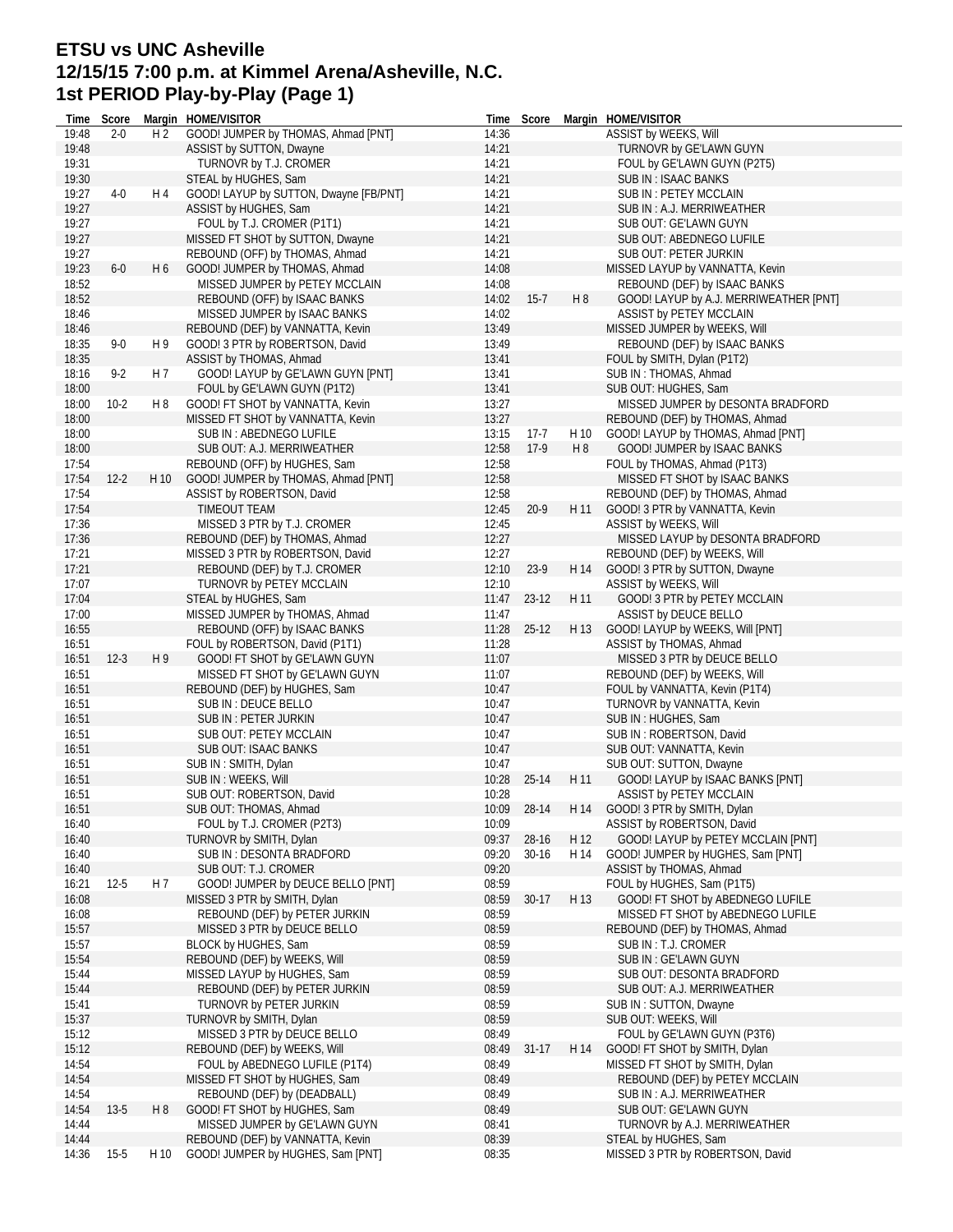# **ETSU vs UNC Asheville 12/15/15 7:00 p.m. at Kimmel Arena/Asheville, N.C. 1st PERIOD Play-by-Play (Page 2)**

| Time           | Score          |              | Margin HOME/VISITOR                                                     | Time           | Score |                      |             | Margin HOME/VISITOR                               |     |                                      |                |       |  |  |  |
|----------------|----------------|--------------|-------------------------------------------------------------------------|----------------|-------|----------------------|-------------|---------------------------------------------------|-----|--------------------------------------|----------------|-------|--|--|--|
| 08:35          |                |              | REBOUND (OFF) by SUTTON, Dwayne                                         | 01:38          |       |                      |             | ASSIST by HUGHES, Sam                             |     |                                      |                |       |  |  |  |
| 08:30          | 33-17          | H 16         | GOOD! JUMPER by SUTTON, Dwayne [PNT]                                    | 01:15          |       |                      |             | FOUL by ROBERTSON, David (P2T6)                   |     |                                      |                |       |  |  |  |
| 07:58<br>07:58 |                |              | MISSED JUMPER by T.J. CROMER<br>REBOUND (DEF) by SUTTON, Dwayne         | 01:15<br>01:15 |       |                      |             | REBOUND (DEF) by (TEAM)                           |     | MISSED FT SHOT by DEUCE BELLO        |                |       |  |  |  |
| 07:50          |                |              | MISSED 3 PTR by SMITH, Dylan                                            | 01:15          | 47-24 | H 23                 |             |                                                   |     | GOOD! FT SHOT by DEUCE BELLO         |                |       |  |  |  |
| 07:50          |                |              | REBOUND (OFF) by SUTTON, Dwayne                                         | 01:15          |       |                      |             | SUB IN : PETEY MCCLAIN                            |     |                                      |                |       |  |  |  |
| 07:22          |                |              | MISSED JUMPER by ROBERTSON, David                                       | 01:15          |       |                      |             | SUB OUT: T.J. CROMER                              |     |                                      |                |       |  |  |  |
| 07:22          |                |              | REBOUND (DEF) by ISAAC BANKS                                            | 01:15          |       |                      |             |                                                   |     |                                      |                |       |  |  |  |
| 07:08          | 33-19          | H 14         | GOOD! LAYUP by ABEDNEGO LUFILE [PNT]                                    | 01:15          |       |                      |             | SUB IN: SMITH, Dylan<br>SUB OUT: ROBERTSON, David |     |                                      |                |       |  |  |  |
| 06:51          | 35-19          | H 16         | GOOD! JUMPER by HUGHES, Sam                                             | 01:08          |       |                      |             | TURNOVR by WEEKS, Will                            |     |                                      |                |       |  |  |  |
| 06:51          |                |              | ASSIST by ROBERTSON, David                                              | 01:08          |       |                      |             | STEAL by DESONTA BRADFORD                         |     |                                      |                |       |  |  |  |
| 06:44          |                |              | TURNOVR by A.J. MERRIWEATHER                                            | 00:53          | 47-27 | H 20                 |             |                                                   |     | GOOD! 3 PTR by LESTER WILSON         |                |       |  |  |  |
| 06:44          |                |              | SUB IN : PETER JURKIN                                                   | 00:53          |       |                      |             | ASSIST by PETEY MCCLAIN                           |     |                                      |                |       |  |  |  |
| 06:44          |                |              | SUB IN: ABEDNEGO LUFILE                                                 | 00:22          | 49-27 | H 22                 |             |                                                   |     | GOOD! LAYUP by VANNATTA, Kevin [PNT] |                |       |  |  |  |
| 06:44          |                |              | SUB OUT: ISAAC BANKS                                                    | 00:03          |       |                      |             | FOUL by WEEKS, Will (P1T7)                        |     |                                      |                |       |  |  |  |
| 06:44<br>06:44 |                |              | SUB OUT: DEUCE BELLO                                                    | 00:03<br>00:03 |       |                      |             | REBOUND (DEF) by (DEADBALL)                       |     | MISSED FT SHOT by PETEY MCCLAIN      |                |       |  |  |  |
| 06:44          |                |              | SUB IN: VANNATTA, Kevin<br>SUB OUT: ROBERTSON, David                    | 00:03          |       |                      |             |                                                   |     | MISSED FT SHOT by PETEY MCCLAIN      |                |       |  |  |  |
| 06:33          |                |              | TURNOVR by SMITH, Dylan                                                 | 00:03          |       |                      |             |                                                   |     | REBOUND (OFF) by DESONTA BRADFORD    |                |       |  |  |  |
| 06:29          |                |              | STEAL by PETEY MCCLAIN                                                  | 00:00          |       |                      |             |                                                   |     | TURNOVR by DESONTA BRADFORD          |                |       |  |  |  |
| 06:20          |                |              | TURNOVR by PETER JURKIN                                                 |                |       |                      |             |                                                   |     |                                      |                |       |  |  |  |
| 06:17          |                |              | STEAL by SUTTON, Dwayne                                                 |                |       |                      |             | In                                                | Off | 2nd                                  | Fast           |       |  |  |  |
| 06:09          | 38-19          | H 19         | GOOD! 3 PTR by THOMAS, Ahmad                                            |                |       | 1st period-only      |             | Paint                                             | T/O | Chance                               | <b>Break</b>   | Bench |  |  |  |
| 06:09          |                |              | ASSIST by VANNATTA, Kevin                                               |                |       |                      | <b>ETSU</b> | 16                                                | 8   | 1                                    | 2              | 9     |  |  |  |
| 05:45          |                |              | MISSED LAYUP by ABEDNEGO LUFILE                                         |                |       | <b>UNC Asheville</b> |             | 24                                                | 11  | 10                                   | $\overline{2}$ | 6     |  |  |  |
| 05:45          |                |              | BLOCK by HUGHES, Sam                                                    |                |       |                      |             |                                                   |     |                                      |                |       |  |  |  |
| 05:42          |                |              | REBOUND (DEF) by VANNATTA, Kevin                                        |                |       |                      |             |                                                   |     |                                      |                |       |  |  |  |
| 05:38          |                |              | TURNOVR by VANNATTA, Kevin                                              |                |       |                      |             |                                                   |     |                                      |                |       |  |  |  |
| 05:38          |                |              | SUB IN : DEUCE BELLO                                                    |                |       |                      |             |                                                   |     |                                      |                |       |  |  |  |
| 05:38<br>05:19 |                |              | SUB OUT: A.J. MERRIWEATHER<br>MISSED 3 PTR by T.J. CROMER               |                |       |                      |             |                                                   |     |                                      |                |       |  |  |  |
| 05:19          |                |              | REBOUND (DEF) by SUTTON, Dwayne                                         |                |       |                      |             |                                                   |     |                                      |                |       |  |  |  |
| 05:08          | 40-19          | H 21         | GOOD! LAYUP by HUGHES, Sam [PNT]                                        |                |       |                      |             |                                                   |     |                                      |                |       |  |  |  |
| 05:08          |                |              | ASSIST by SUTTON, Dwayne                                                |                |       |                      |             |                                                   |     |                                      |                |       |  |  |  |
| 04:49          |                |              | MISSED 3 PTR by PETEY MCCLAIN                                           |                |       |                      |             |                                                   |     |                                      |                |       |  |  |  |
| 04:49          |                |              | REBOUND (DEF) by VANNATTA, Kevin                                        |                |       |                      |             |                                                   |     |                                      |                |       |  |  |  |
| 04:33          |                |              | MISSED JUMPER by THOMAS, Ahmad                                          |                |       |                      |             |                                                   |     |                                      |                |       |  |  |  |
| 04:33          |                |              | REBOUND (DEF) by DEUCE BELLO                                            |                |       |                      |             |                                                   |     |                                      |                |       |  |  |  |
| 04:24          | 40-21          | H 19         | GOOD! LAYUP by PETEY MCCLAIN [FB/PNT]                                   |                |       |                      |             |                                                   |     |                                      |                |       |  |  |  |
| 04:10          |                |              | MISSED 3 PTR by SUTTON, Dwayne                                          |                |       |                      |             |                                                   |     |                                      |                |       |  |  |  |
| 04:10          |                |              | REBOUND (DEF) by ABEDNEGO LUFILE                                        |                |       |                      |             |                                                   |     |                                      |                |       |  |  |  |
| 03:55          |                |              | TURNOVR by T.J. CROMER                                                  |                |       |                      |             |                                                   |     |                                      |                |       |  |  |  |
| 03:55<br>03:55 |                |              | <b>SUB IN: ISAAC BANKS</b><br>SUB IN: LESTER WILSON                     |                |       |                      |             |                                                   |     |                                      |                |       |  |  |  |
| 03:55          |                |              | SUB IN: DESONTA BRADFORD                                                |                |       |                      |             |                                                   |     |                                      |                |       |  |  |  |
| 03:55          |                |              | <b>SUB OUT: PETER JURKIN</b>                                            |                |       |                      |             |                                                   |     |                                      |                |       |  |  |  |
| 03:55          |                |              | SUB OUT: PETEY MCCLAIN                                                  |                |       |                      |             |                                                   |     |                                      |                |       |  |  |  |
| 03:55          |                |              | SUB OUT: ABEDNEGO LUFILE                                                |                |       |                      |             |                                                   |     |                                      |                |       |  |  |  |
| 03:55          |                |              | SUB IN : WEEKS, Will                                                    |                |       |                      |             |                                                   |     |                                      |                |       |  |  |  |
| 03:55          |                |              | SUB OUT: HUGHES, Sam                                                    |                |       |                      |             |                                                   |     |                                      |                |       |  |  |  |
| 03:19          |                |              | TURNOVR by VANNATTA, Kevin                                              |                |       |                      |             |                                                   |     |                                      |                |       |  |  |  |
| 03:16          |                |              | TURNOVR by DEUCE BELLO                                                  |                |       |                      |             |                                                   |     |                                      |                |       |  |  |  |
| 02:55          |                |              | MISSED 3 PTR by SMITH, Dylan                                            |                |       |                      |             |                                                   |     |                                      |                |       |  |  |  |
| 02:55          |                |              | REBOUND (OFF) by SUTTON, Dwayne                                         |                |       |                      |             |                                                   |     |                                      |                |       |  |  |  |
| 02:50<br>02:39 | 42-21<br>42-23 | H 21<br>H 19 | GOOD! LAYUP by SUTTON, Dwayne [PNT]<br>GOOD! LAYUP by ISAAC BANKS [PNT] |                |       |                      |             |                                                   |     |                                      |                |       |  |  |  |
| 02:39          |                |              | ASSIST by T.J. CROMER                                                   |                |       |                      |             |                                                   |     |                                      |                |       |  |  |  |
| 02:17          |                |              | MISSED 3 PTR by SUTTON, Dwayne                                          |                |       |                      |             |                                                   |     |                                      |                |       |  |  |  |
| 02:17          |                |              | REBOUND (OFF) by THOMAS, Ahmad                                          |                |       |                      |             |                                                   |     |                                      |                |       |  |  |  |
| 02:12          |                |              | TURNOVR by THOMAS, Ahmad                                                |                |       |                      |             |                                                   |     |                                      |                |       |  |  |  |
| 02:10          |                |              | STEAL by DEUCE BELLO                                                    |                |       |                      |             |                                                   |     |                                      |                |       |  |  |  |
| 02:08          |                |              | MISSED LAYUP by T.J. CROMER                                             |                |       |                      |             |                                                   |     |                                      |                |       |  |  |  |
| 02:08          |                |              | REBOUND (DEF) by WEEKS, Will                                            |                |       |                      |             |                                                   |     |                                      |                |       |  |  |  |
| 02:01          |                |              | MISSED JUMPER by SUTTON, Dwayne                                         |                |       |                      |             |                                                   |     |                                      |                |       |  |  |  |
| 02:01          |                |              | REBOUND (OFF) by VANNATTA, Kevin                                        |                |       |                      |             |                                                   |     |                                      |                |       |  |  |  |
| 01:57          | 44-23          | H 21         | GOOD! LAYUP by VANNATTA, Kevin [PNT]                                    |                |       |                      |             |                                                   |     |                                      |                |       |  |  |  |
| 01:47          |                |              | MISSED JUMPER by ISAAC BANKS                                            |                |       |                      |             |                                                   |     |                                      |                |       |  |  |  |
| 01:47<br>01:42 |                |              | REBOUND (DEF) by WEEKS, Will<br>TIMEOUT TEAM                            |                |       |                      |             |                                                   |     |                                      |                |       |  |  |  |
| 01:42          |                |              | SUB IN: ROBERTSON, David                                                |                |       |                      |             |                                                   |     |                                      |                |       |  |  |  |
| 01:42          |                |              | SUB IN: MILLER, Raekwon                                                 |                |       |                      |             |                                                   |     |                                      |                |       |  |  |  |
| 01:42          |                |              | SUB IN : HUGHES, Sam                                                    |                |       |                      |             |                                                   |     |                                      |                |       |  |  |  |
| 01:42          |                |              | SUB IN: WHITE, Isaiah                                                   |                |       |                      |             |                                                   |     |                                      |                |       |  |  |  |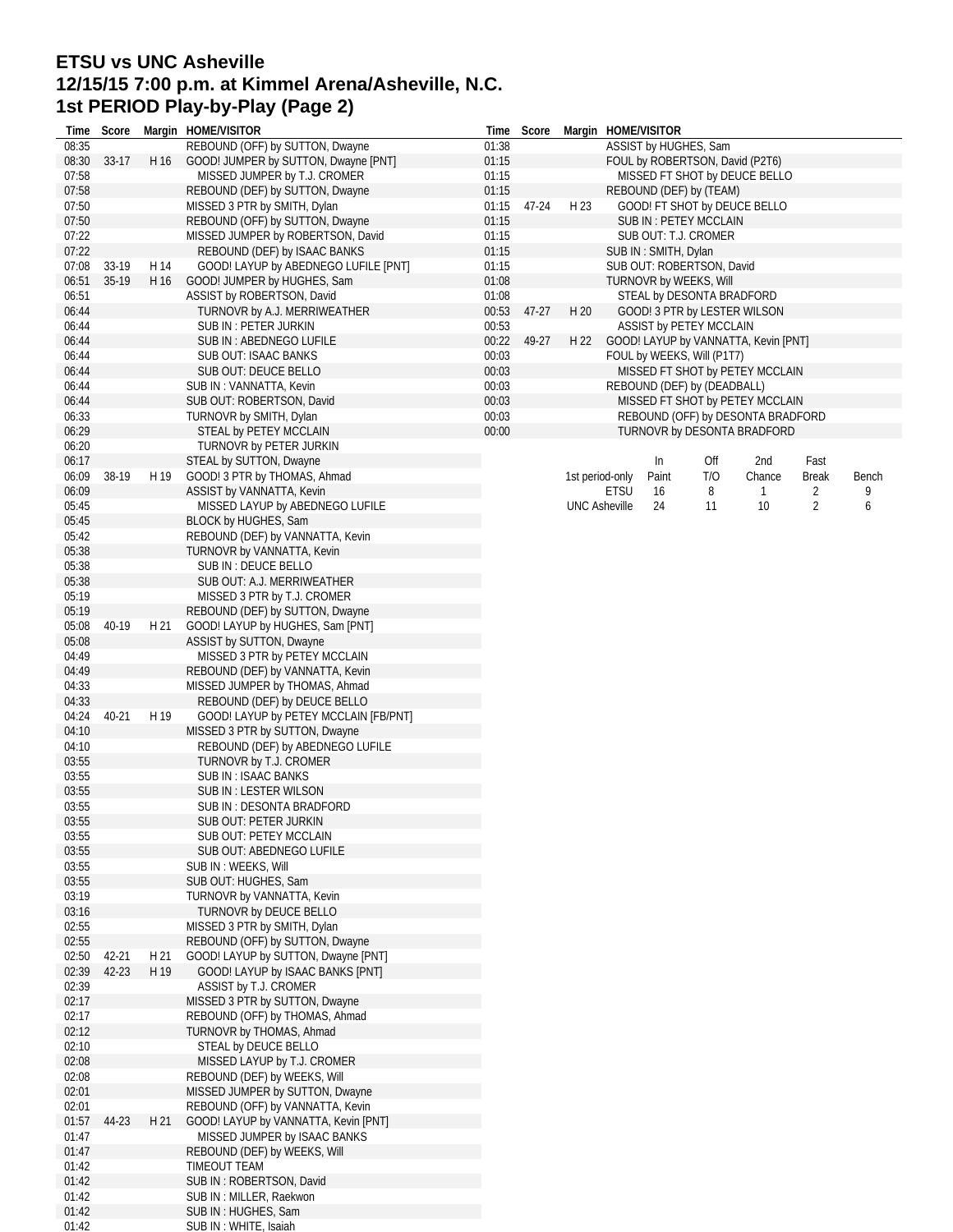# **ETSU vs UNC Asheville 12/15/15 7:00 p.m. at Kimmel Arena/Asheville, N.C. 2nd PERIOD Play-by-Play (Page 1)**

| Time  |         |      | Score Margin HOME/VISITOR            | Time  | Score |                 | Margin HOME/VISITOR                  |
|-------|---------|------|--------------------------------------|-------|-------|-----------------|--------------------------------------|
| 20:00 |         |      | SUB IN: ABEDNEGO LUFILE              | 13:53 |       |                 | REBOUND (DEF) by (DEADBALL)          |
| 20:00 |         |      | SUB OUT: T.J. CROMER                 | 13:53 | 60-36 | H 24            | GOOD! FT SHOT by ISAAC BANKS         |
| 20:00 |         |      | <b>SUB OUT: PETEY MCCLAIN</b>        | 14:35 | 62-36 | H 26            | GOOD! JUMPER by VANNATTA, Kevin      |
| 20:00 |         |      | SUB OUT: GE'LAWN GUYN                | 14:16 |       |                 | TURNOVR by DEUCE BELLO               |
| 20:00 |         |      | SUB OUT: ISAAC BANKS                 | 14:14 |       |                 | STEAL by WEEKS, Will                 |
|       |         |      |                                      |       |       |                 |                                      |
| 20:00 |         |      | SUB OUT: A.J. MERRIWEATHER           | 13:53 |       |                 | SUB IN : TORIANO STOKES              |
| 19:36 |         |      | MISSED LAYUP by THOMAS, Ahmad        | 13:53 |       |                 | SUB IN : DEUCE BELLO                 |
| 19:36 |         |      | REBOUND (OFF) by SUTTON, Dwayne      | 13:53 |       |                 | SUB OUT: PETER JURKIN                |
| 19:30 | $51-27$ | H 24 | GOOD! TIP-IN by SUTTON, Dwayne [PNT] | 13:53 |       |                 | SUB OUT: DESONTA BRADFORD            |
| 19:17 |         |      | MISSED LAYUP by GE'LAWN GUYN         | 13:51 | 64-36 | H 28            | GOOD! LAYUP by VANNATTA, Kevin [PNT] |
| 19:17 |         |      | BLOCK by SUTTON, Dwayne              | 13:51 |       |                 | ASSIST by WEEKS, Will                |
| 19:14 |         |      | REBOUND (OFF) by PETEY MCCLAIN       | 12:27 |       |                 | TURNOVR by DEUCE BELLO               |
| 19:11 |         |      | FOUL by SUTTON, Dwayne (P1T1)        | 12:26 |       |                 | STEAL by WEEKS, Will                 |
| 19:11 |         |      | MISSED FT SHOT by ISAAC BANKS        | 12:23 |       |                 | FOUL by TORIANO STOKES (P1T3)        |
| 19:11 |         |      | REBOUND (DEF) by (DEADBALL)          | 12:23 |       |                 | MISSED FT SHOT by SUTTON, Dwayne     |
|       |         |      |                                      |       |       |                 |                                      |
| 19:11 |         |      | MISSED FT SHOT by ISAAC BANKS        | 12:23 |       |                 | REBOUND (DEF) by (DEADBALL)          |
| 19:11 |         |      | REBOUND (DEF) by HUGHES, Sam         | 12:23 | 65-36 | H 29            | GOOD! FT SHOT by SUTTON, Dwayne      |
| 19:01 |         |      | TURNOVR by HUGHES, Sam               | 12:23 |       |                 | SUB IN : PETEY MCCLAIN               |
| 18:41 | 51-29   | H 22 | GOOD! JUMPER by GE'LAWN GUYN         | 12:23 |       |                 | SUB IN : HUGHES, Sam                 |
| 18:30 |         |      | MISSED LAYUP by ROBERTSON, David     | 12:23 |       |                 | SUB IN: ROBERTSON, David             |
| 18:30 |         |      | REBOUND (OFF) by SUTTON, Dwayne      | 12:23 |       |                 | SUB OUT: WEEKS, Will                 |
| 18:26 | 53-29   | H 24 | GOOD! TIP-IN by SUTTON, Dwayne [PNT] | 12:23 |       |                 | SUB OUT: SUTTON, Dwayne              |
| 18:05 | 53-31   | H 22 | GOOD! LAYUP by ABEDNEGO LUFILE [PNT] | 12:14 |       |                 | FOUL by VANNATTA, Kevin (P2T4)       |
| 17:42 | 55-31   | H 24 | GOOD! JUMPER by HUGHES, Sam [PNT]    | 12:14 | 65-37 | H 28            | GOOD! FT SHOT by A.J. MERRIWEATHER   |
| 17:24 |         |      | TURNOVR by PETEY MCCLAIN             | 12:14 |       |                 | MISSED FT SHOT by A.J. MERRIWEATHER  |
|       |         |      |                                      |       |       |                 |                                      |
| 17:24 |         |      | STEAL by HUGHES, Sam                 | 12:14 |       |                 | REBOUND (DEF) by THOMAS, Ahmad       |
| 17:24 |         |      | FOUL by ISAAC BANKS (P1T1)           | 12:14 |       |                 | SUB IN : ABEDNEGO LUFILE             |
| 17:07 |         |      | MISSED LAYUP by SUTTON, Dwayne       | 12:14 |       |                 | SUB OUT: TORIANO STOKES              |
| 17:07 |         |      | REBOUND (OFF) by SUTTON, Dwayne      | 12:03 |       |                 | MISSED JUMPER by THOMAS, Ahmad       |
| 17:04 |         |      | MISSED JUMPER by SUTTON, Dwayne      | 12:03 |       |                 | REBOUND (DEF) by A.J. MERRIWEATHER   |
| 17:04 |         |      | REBOUND (DEF) by (TEAM)              | 11:57 |       |                 | TURNOVR by ABEDNEGO LUFILE           |
| 17:02 |         |      | SUB IN : PETER JURKIN                | 11:28 | 68-37 | H 31            | GOOD! 3 PTR by ROBERTSON, David      |
| 17:02 |         |      | SUB IN : DESONTA BRADFORD            | 11:28 |       |                 | ASSIST by VANNATTA, Kevin            |
| 17:02 |         |      | SUB OUT: ABEDNEGO LUFILE             | 11:08 | 68-39 | H 29            | GOOD! LAYUP by ISAAC BANKS [PNT]     |
| 16:50 |         |      | MISSED LAYUP by GE'LAWN GUYN         | 11:08 |       |                 | ASSIST by DEUCE BELLO                |
| 16:50 |         |      | REBOUND (DEF) by ROBERTSON, David    | 10:44 |       |                 | FOUL by A.J. MERRIWEATHER (P1T4)     |
|       |         |      |                                      |       |       |                 |                                      |
| 16:36 |         |      | FOUL by DESONTA BRADFORD (P1T2)      | 10:45 |       |                 | FOUL by A.J. MERRIWEATHER (P2T5)     |
| 16:36 | 56-31   | H 25 | GOOD! FT SHOT by VANNATTA, Kevin     | 10:41 | 70-39 | H 31            | GOOD! JUMPER by THOMAS, Ahmad        |
| 16:36 |         |      | MISSED FT SHOT by VANNATTA, Kevin    | 10:41 |       |                 | ASSIST by ROBERTSON, David           |
| 16:36 |         |      | REBOUND (OFF) by SUTTON, Dwayne      | 10:23 | 70-42 | H 28            | GOOD! 3 PTR by DEUCE BELLO           |
| 16:36 |         |      | SUB IN : WEEKS, Will                 | 10:23 |       |                 | ASSIST by PETEY MCCLAIN              |
| 16:36 |         |      | SUB OUT: THOMAS, Ahmad               | 09:54 |       |                 | MISSED 3 PTR by SMITH, Dylan         |
| 16:30 | 58-31   | H 27 | GOOD! TIP-IN by SUTTON, Dwayne [PNT] | 09:54 |       |                 | REBOUND (DEF) by ABEDNEGO LUFILE     |
| 16:03 |         |      | MISSED 3 PTR by GE'LAWN GUYN         | 09:47 |       |                 | FOUL by ROBERTSON, David (P4T5)      |
| 16:03 |         |      | REBOUND (OFF) by PETER JURKIN        | 09:47 | 70-43 | H 27            | GOOD! FT SHOT by DEUCE BELLO         |
| 16:00 | 58-33   | H 25 | GOOD! JUMPER by PETER JURKIN [PNT]   | 09:47 |       |                 | MISSED FT SHOT by DEUCE BELLO        |
| 15:36 |         |      | TURNOVR by HUGHES, Sam               | 09:47 |       |                 | REBOUND (DEF) by THOMAS, Ahmad       |
| 15:35 |         |      | STEAL by DESONTA BRADFORD            | 09:47 |       |                 | SUB IN: T.J. CROMER                  |
|       |         |      |                                      |       |       |                 |                                      |
| 15:32 |         |      | MISSED LAYUP by DESONTA BRADFORD     | 09:47 |       |                 | SUB OUT: A.J. MERRIWEATHER           |
| 15:32 |         |      | BLOCK by HUGHES, Sam                 | 09:47 |       |                 | SUB IN : WEEKS, Will                 |
| 15:29 |         |      | REBOUND (OFF) by GE'LAWN GUYN        | 09:47 |       |                 | SUB IN: SUTTON, Dwayne               |
| 15:28 |         |      | MISSED 3 PTR by GE'LAWN GUYN         | 09:47 |       |                 | SUB OUT: HUGHES, Sam                 |
| 15:28 |         |      | REBOUND (OFF) by (TEAM)              | 09:47 |       |                 | SUB OUT: ROBERTSON, David            |
| 15:28 |         |      | FOUL by ROBERTSON, David (P3T2)      | 09:41 |       |                 | TURNOVR by THOMAS, Ahmad             |
| 15:28 |         |      | SUB IN : A.J. MERRIWEATHER           | 09:41 |       |                 | FOUL by THOMAS, Ahmad (P2T6)         |
| 15:28 |         |      | SUB IN: SMITH, Dylan                 | 09:24 |       |                 | MISSED JUMPER by ABEDNEGO LUFILE     |
| 15:28 |         |      | SUB IN: THOMAS, Ahmad                | 09:24 |       |                 | REBOUND (DEF) by WEEKS, Will         |
| 15:28 |         |      | SUB OUT: ROBERTSON, David            | 09:20 |       |                 | FOUL by PETEY MCCLAIN (P1T6)         |
| 15:28 |         |      | SUB OUT: HUGHES, Sam                 | 09:20 | 71-43 | H 28            | GOOD! FT SHOT by THOMAS, Ahmad       |
|       |         |      |                                      | 09:20 | 72-43 | H 29            | GOOD! FT SHOT by THOMAS, Ahmad       |
| 15:03 |         |      | MISSED JUMPER by A.J. MERRIWEATHER   |       |       |                 |                                      |
| 15:03 |         |      | REBOUND (DEF) by VANNATTA, Kevin     | 09:07 |       |                 | SUB IN: GE'LAWN GUYN                 |
| 14:55 |         |      | TURNOVR by VANNATTA, Kevin           | 09:07 |       |                 | SUB OUT: PETEY MCCLAIN               |
| 14:36 | 58-35   | H 23 | GOOD! LAYUP by GE'LAWN GUYN [PNT]    | 09:03 | 72-45 | H <sub>27</sub> | GOOD! LAYUP by ABEDNEGO LUFILE [PNT] |
| 14:36 |         |      | ASSIST by DESONTA BRADFORD           | 09:03 |       |                 | FOUL by THOMAS, Ahmad (P3T7)         |
| 14:18 | 60-35   | H 25 | GOOD! LAYUP by WEEKS, Will [PNT]     | 09:03 | 72-46 | H 26            | GOOD! FT SHOT by ABEDNEGO LUFILE     |
| 13:57 |         |      | MISSED JUMPER by PETER JURKIN        | 08:34 | 74-46 | H 28            | GOOD! JUMPER by THOMAS, Ahmad        |
| 13:57 |         |      | REBOUND (OFF) by ISAAC BANKS         | 08:08 | 74-49 | H 25            | GOOD! 3 PTR by T.J. CROMER           |
| 13:53 |         |      | FOUL by SUTTON, Dwayne (P2T3)        | 08:08 |       |                 | ASSIST by ABEDNEGO LUFILE            |
| 13:53 |         |      | MISSED FT SHOT by ISAAC BANKS        | 07:39 |       |                 | MISSED JUMPER by SMITH, Dylan        |
|       |         |      |                                      |       |       |                 |                                      |